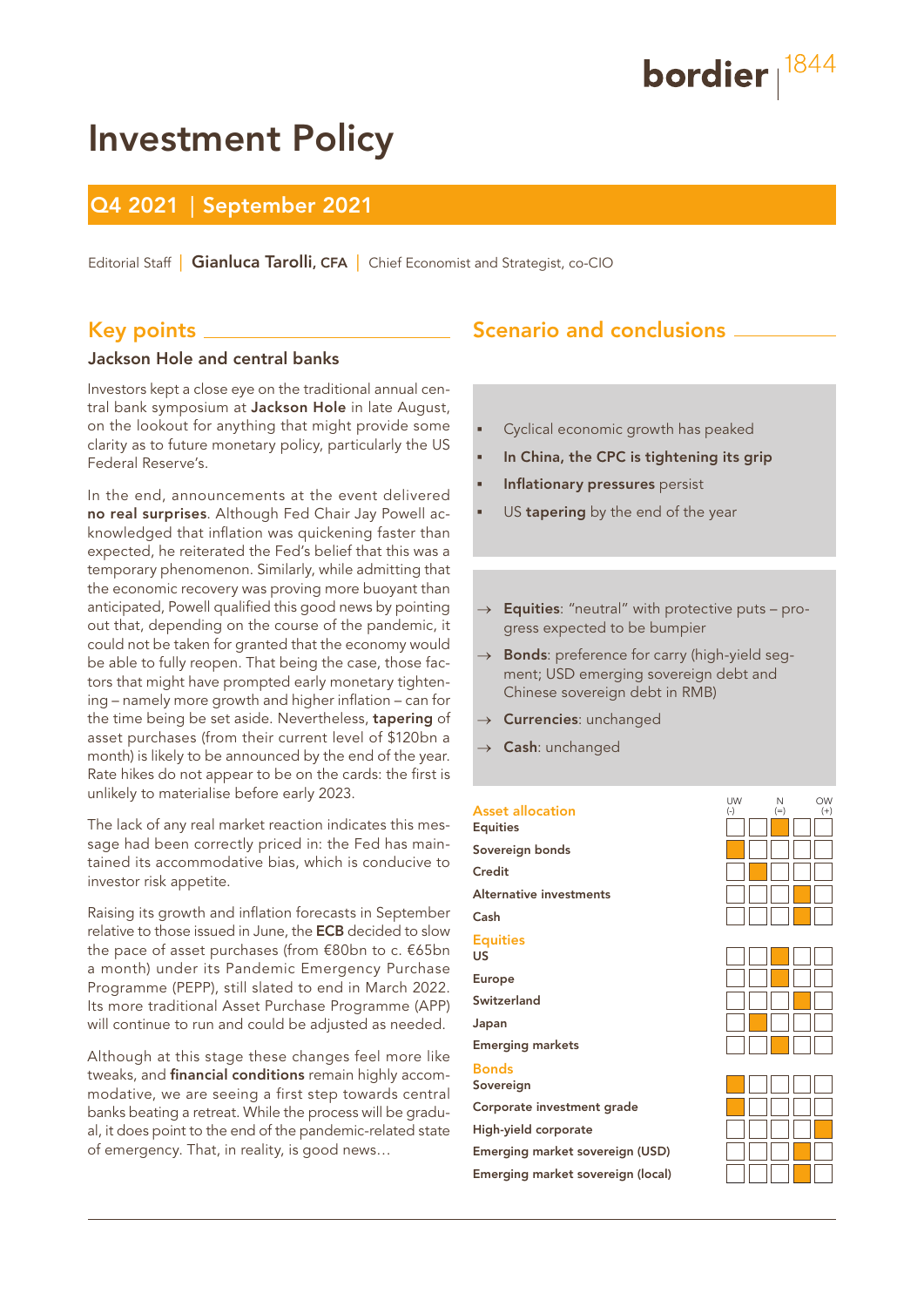### tion) package still under discussion in Congress. Getting the measures approved will inevitably mean rebalancing

production: labour and capital. Shorter term, the latest statistical releases have been disappointing in terms of both confidence among economic agents (consumers and businesses) and economic activity (retail sales). Q3 GDP could slow after very buoyant growth in Q1 (6.3% QoQ annualised) and Q2 (6.6% QoQ annualised). However, with the labour market continuing to improve, we are confident on activity in the final quarter of the year. With the phasing-out of extra unemployment benefits, which have meant some people have been paid more to stay at home than they would have earned by working, there is more of an incentive to go back to work. And since there are more vacancies (10.9m) than unemployed people to fill them

the remuneration and/or taxation of two key factors of

Economy: *is there a real risk of stagflation?*

*"Equality and prosperity not only can but must go hand*  in hand": while one might be forgiven for thinking this statement comes from the Communist Party of China,

Advisers. Her view is in line with the thinking of both Nobel economics laureate Professor Joseph Stiglitz and US Treasury Secretary Janet Yellen, and in any event far removed from the liberalism of the Chicago School, which had, until recently, been predominant. The starting point is that the market alone cannot solve all problems and, in the absence of proper guardrails, major mishaps are both too frequent and too dangerous. In particular, political considerations aside, widening inequalities act as a brake on economic growth as well as a source of social and political unrest. While the Biden administration's stimulus plans aim to reduce inequalities, some obstacles remain. Indeed, while the infrastructure package worth over a trillion dollars ("Build Back Better") has successfully negotiated its tricky passage through the Senate, the real turning point will come with the \$3.5trn "human infrastructure" (health and educa(8.4m), the unemployment rate should continue to come down quite quickly (Chart 1). Another 5.3m jobs need to be created to get back to pre-pandemic levels.



The temporary dip in economic activity has been accompanied by inflationary pressures (with year-on-year price inflation coming in at 5.3% in August), raising fears of the risk of stagflation (low growth and high inflation) (Chart 2). Indeed, if wage growth were to fail to at least keep pace with rising prices, the loss of household purchasing power would seriously dent consumption, thus jeopardising the continuation of the cycle. While we are not there yet, uncertainty is growing.

The recovery in the **eurozone** has been gathering pace. It quickened in Q2, with GDP growth coming in at 9.2% QoQ annualised, resulting in GDP recovering to almost its end 2019 level. In August, retail sales were 5% higher than their February 2020 levels and industrial production was not far behind. European countries have begun to receive their first allocations of funding from the "Next Generation EU" fund, which will help support economic activity. Although still trailing some way behind the US and Chinese cycles, pricing pressure is also evident in

| *) To 21.09.2021       | Performance               |                   |                      | Valuation         |                   |                      | Earnings growth        |             |             |             |
|------------------------|---------------------------|-------------------|----------------------|-------------------|-------------------|----------------------|------------------------|-------------|-------------|-------------|
| <b>Equity markets</b>  | Price (local<br>currency) | Quarter<br>$Q3^*$ | Since<br>31 Dec 2020 | 12-month<br>P/EPS | Dividend<br>yield | Price/<br>net assets | 12-month<br><b>EPS</b> | 2021<br>EPS | 2022<br>EPS | 2023<br>EPS |
| <b>United States</b>   | 4 240.97                  | 1.37%             | 15.60%               | 22.02             | 1.8%              | 5.1                  | 14%                    | 46%         | 8%          | 10%         |
| Europe                 | 454.12                    | 0.28%             | 13.80%               | 16.33             | 2.5%              | 2.2                  | 17%                    | 57%         | 9%          | 8%          |
| Japan                  | 2 100.17                  | 8.10%             | 16.00%               | 15.05             | 1.8%              | 1.4                  | 19%                    | 39%         | 8%          | 8%          |
| Switzerland            | 11766.42                  | $-1.50%$          | 9.90%                | 18.54             | 2.5%              | 3.3                  | 9%                     | 11%         | 9%          | 8%          |
| United Kingdom         | 3 986.90                  | $-0.69%$          | 8.50%                | 12.52             | 3.6%              | 1.9                  | 16%                    | 81%         | 5%          | 3%          |
| Emerging Markets (USD) | 258.23                    | $-8.47%$          | $-2.56%$             | 13.18             | 2.5%              | 2.1                  | 16%                    | 54%         | 8%          | 8%          |
| World (USD)            | 3 046.20                  | 0.96%             | 13.20%               | 19.57             | 2.1%              | 3.4                  | 15%                    | 47%         | 8%          | 9%          |

## Financial markets

*Source: Datastream, IBES consensus*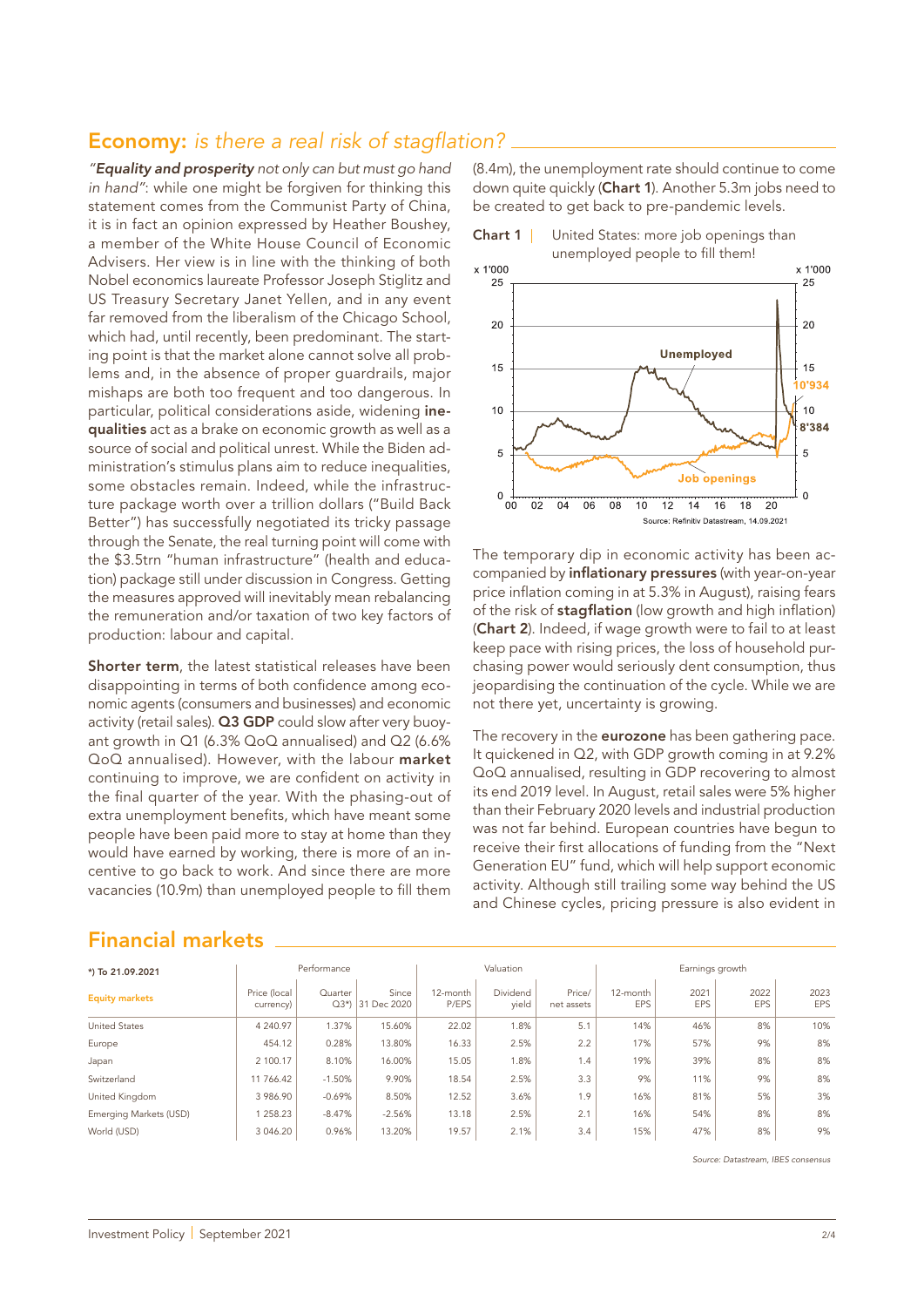



the eurozone (with year-on-year consumer price inflation up to a ten-year high of 3%). Furthermore, trade union demands for higher wages (with the German public sector union, for example, pushing for a 6% pay rise) could, if the trend catches on more widely, add fuel to this spiral.

While some excesses of capitalism are political hot topics that are stirring up debate even in liberal economies, recent decisions by the Chinese government have come as no great surprise. To ensure "shared prosperity" – its raison d'être – the CPC has announced restrictions on (private) education, curbs on the holding of personal data by digital businesses and higher taxes on the wealthiest citizens. Time will tell whether these measures stifle innovation and new business creation. This is a risk, but it is the price that has to be paid to maintain control over the economy and society – and, indeed, the price of "communist capitalism" more generally. Moreover, to counter the current slowdown, the PBoC (China's central bank) has lowered the mandatory reserve requirement ratio for banks to stimulate a recovery in credit. Other measures to revive economic activity could also be forthcoming, particularly if a potential default by Evergrande, China's leading real estate

developer, were to spill over into the rest of the sector. In the meantime, the upturn in global trade (with exports up 25.6% YoY and imports up 33.1% YoY in August) is reassuring.

After contracting slightly in Q1, the Swiss economy posted solid GDP growth of 1.8% QoQ (7.7% YoY) in Q2. With many restrictions lifted, private consumption bounced back strongly (up 4.1% QoQ), mainly driven by continued public spending (up 5.5% QoQ) to combat the pandemic (vaccines, testing, etc.). It should be noted in passing that sports events in the form of the Tokyo Olympics and the UEFA European Football Championship contributed 0.2% of growth, with both organisations headquartered in Switzerland. The "hole" dug by the pandemic is on the way to being filled: quarterly growth pushed GDP up to just 0.5% shy of its prepandemic (Q4 2019) level. Available data for Q3 suggests that growth will remain robust before dropping off, as one would expect, in Q4. As elsewhere in the world, prices are rising (up 0.9% YoY) but do not constitute a cause for lasting concern for the economy, still less for the SNB.





| 10-year sovereign bonds           | Level at<br>21.09.2021 | Change<br>$Q3*$   | Change since<br>31 Dec 2020 | <b>FX</b>          | Level at<br>21.09.2021 | Change<br>$Q3^*$ | Change<br>since<br>31 Dec 2020 |
|-----------------------------------|------------------------|-------------------|-----------------------------|--------------------|------------------------|------------------|--------------------------------|
|                                   |                        | (bps)             | (bps)                       | EUR vs. CHF        | 1.0882                 | $-0.73%$         | 0.61%                          |
| USD yields - United States        | 1.31%                  | $-14$             | 40                          | <b>EUR</b> vs. USD | 1.1736                 | $-1.07%$         | $-4.40%$                       |
| EUR yields - Germany              | $-0.32%$               | $-7$              | 26                          | <b>EUR</b> vs. JPY | 128,4064               | $-2.44%$         | 1.65%                          |
| JPY yields - Japan                | 0.05%                  | ÷                 | 2                           | <b>EUR</b> vs. NOK | 10.2245                | 0.19%            | $-2.40%$                       |
| CHF yields - Switzerland          | $-0.23%$               |                   | 32                          | <b>GBP</b> vs. EUR | 1.1715                 | 0.56%            | 5.89%                          |
| GBP yields - United Kingdom       | 0.80%                  | 5                 | 56                          | <b>GBP</b> vs. USD | 1.3670                 | $-1.05%$         | 0.00%                          |
| Emerging markets (USD)            | 3.97%                  | $\overline{c}$    | 40                          | USD vs. CHF        | 0.9281                 | 0.41%            | 4.99%                          |
| Emerging markets (local currency) | 6.34%                  | 9                 | 31                          | <b>USD</b> vs. CAD | 1.2817                 | 3.50%            | 0.60%                          |
| <b>Commodities</b>                | Price                  | Quarter<br>$Q3^*$ | Since<br>31 Dec 2020        | <b>AUD</b> vs. USD | 0.7254                 | $-3.38%$         | $-6.00\%$                      |
| Gold (USD/oz)                     | 1764.60                | 0.0%              | $-7.0%$                     |                    |                        |                  |                                |
| Brent (USD/bl)                    | 73.45                  | $-1.4%$           | 41.0%                       |                    |                        |                  | Source: Datastream             |